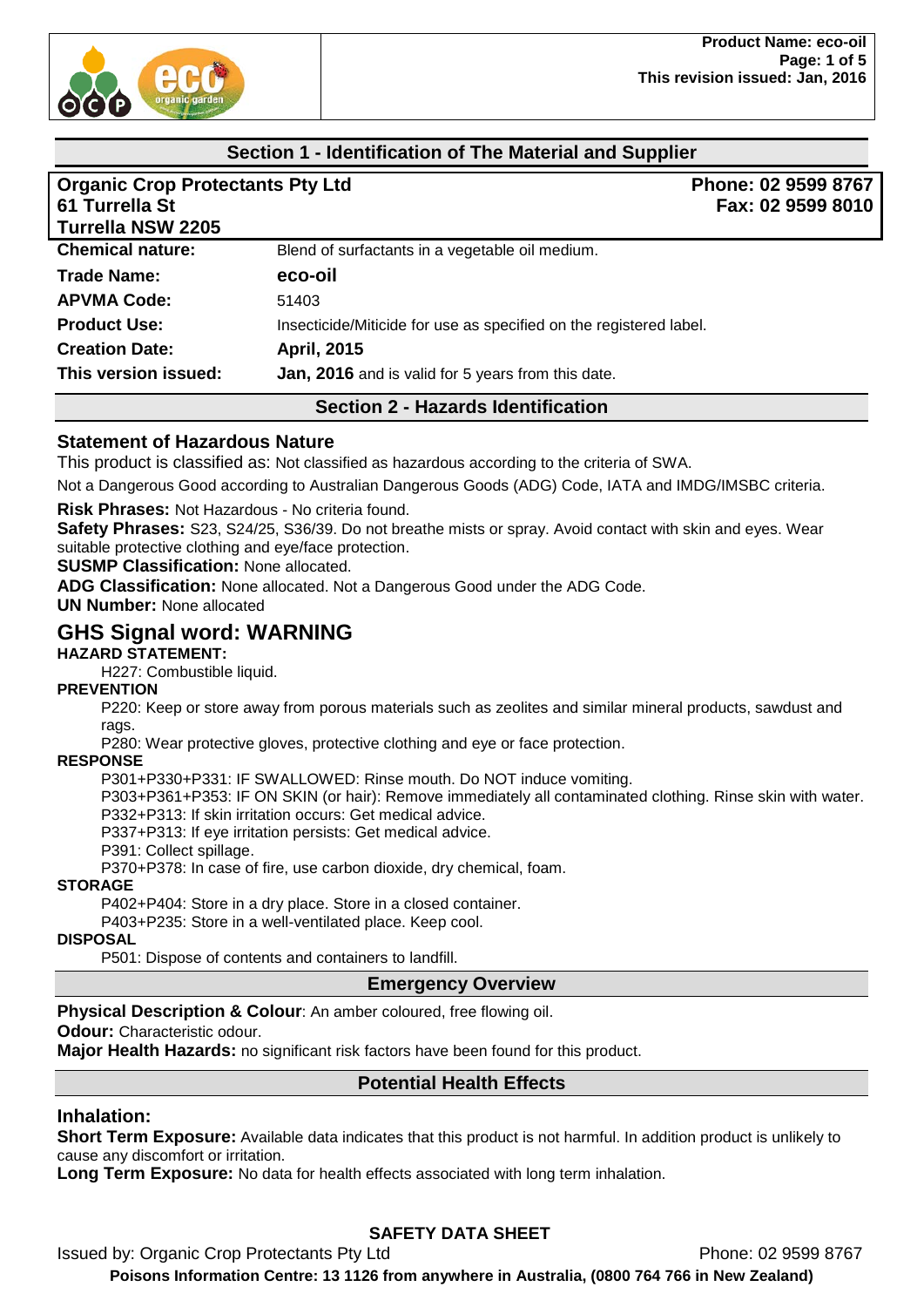

## **Skin Contact:**

**Short Term Exposure:** Available data indicates that this product is not harmful. It should present no hazards in normal use. However product may be irritating, but is unlikely to cause anything more than mild transient discomfort. **Long Term Exposure:** No data for health effects associated with long term skin exposure.

## **Eye Contact:**

**Short Term Exposure:** This product may be irritating to eyes, but is unlikely to cause anything more than mild transient discomfort.

**Long Term Exposure:** No data for health effects associated with long term eye exposure.

#### **Ingestion:**

**Short Term Exposure:** Significant oral exposure is considered to be unlikely. However, this product may be irritating to mucous membranes but is unlikely to cause anything more than transient discomfort. **Long Term Exposure:** No data for health effects associated with long term ingestion.

## **Carcinogen Status:**

**SWA:** No significant ingredient is classified as carcinogenic by SWA. **NTP:** No significant ingredient is classified as carcinogenic by NTP.

**IARC:** No significant ingredient is classified as carcinogenic by IARC.

| Section 3 - Composition/Information on Ingredients |               |         |                                                    |         |
|----------------------------------------------------|---------------|---------|----------------------------------------------------|---------|
| Ingredients                                        | <b>CAS No</b> | Conc.%  | TWA (mg/m <sup>3</sup> ) STEL (mg/m <sup>3</sup> ) |         |
| Non hazardous surfactants                          | secret        | $~<$ 10 | not set                                            | not set |
| Emulsifiable vegetable oil                         | secret        | 850g/L  | not set                                            | not set |

This is a commercial product whose exact ratio of components may vary slightly. Minor quantities of other non hazardous ingredients are also possible.

The SWA TWA exposure value is the average airborne concentration of a particular substance when calculated over a normal 8 hour working day for a 5 day working week. The STEL (Short Term Exposure Limit) is an exposure value that may be equalled (but should not be exceeded) for no longer than 15 minutes and should not be repeated more than 4 times per day. There should be at least 60 minutes between successive exposures at the STEL. The term "peak "is used when the TWA limit, because of the rapid action of the substance, should never be exceeded, even briefly.

## **Section 4 - First Aid Measures**

## **General Information:**

You should call The Poisons Information Centre if you feel that you may have been poisoned, burned or irritated by this product. The number is 13 1126 from anywhere in Australia (0800 764 766 in New Zealand) and is available at all times. Have this SDS with you when you call.

**Inhalation:** First aid is not generally required. If in doubt, contact a Poisons Information Centre or a doctor.

**Skin Contact:** Wash gently and thoroughly with water (use non-abrasive soap if necessary) for 5 minutes or until chemical is removed.

**Eye Contact:** Flush the contaminated eye(s) with lukewarm, gently flowing water for 5 minutes while holding the eyelid(s) open. Obtain medical advice if irritation becomes painful or lasts more than a few minutes. Take special care if exposed person is wearing contact lenses.

**Ingestion:** If product is swallowed or gets in mouth, do NOT induce vomiting; wash mouth with water and give some water to drink. If symptoms develop, or if in doubt contact a Poisons Information Centre or a doctor.

## **Section 5 - Fire Fighting Measures**

**Fire and Explosion Hazards**: The major hazard in fires is usually inhalation of heated and toxic or oxygen deficient (or both), fire gases. This product is classified as a C2 combustible product. There is no risk of an explosion from this product under normal circumstances if it is involved in a fire. Violent steam generation or eruption may occur upon application of direct water stream on hot liquids.

Fire decomposition products from this product may be toxic if inhaled. Take appropriate protective measures.

**Extinguishing Media:** In case of fire, use carbon dioxide, dry chemical, foam.

**Fire Fighting:** If a significant quantity of this product is involved in a fire, call the fire brigade. Cool closed,

undamaged containers exposed to fire with water spray.

| Flash point:                     | $>150^{\circ}$ C |
|----------------------------------|------------------|
| <b>Upper Flammability Limit:</b> | No data.         |
| <b>Lower Flammability Limit:</b> | No data.         |

# **SAFETY DATA SHEET**

Issued by: Organic Crop Protectants Pty Ltd **Phone: 02 9599 8767**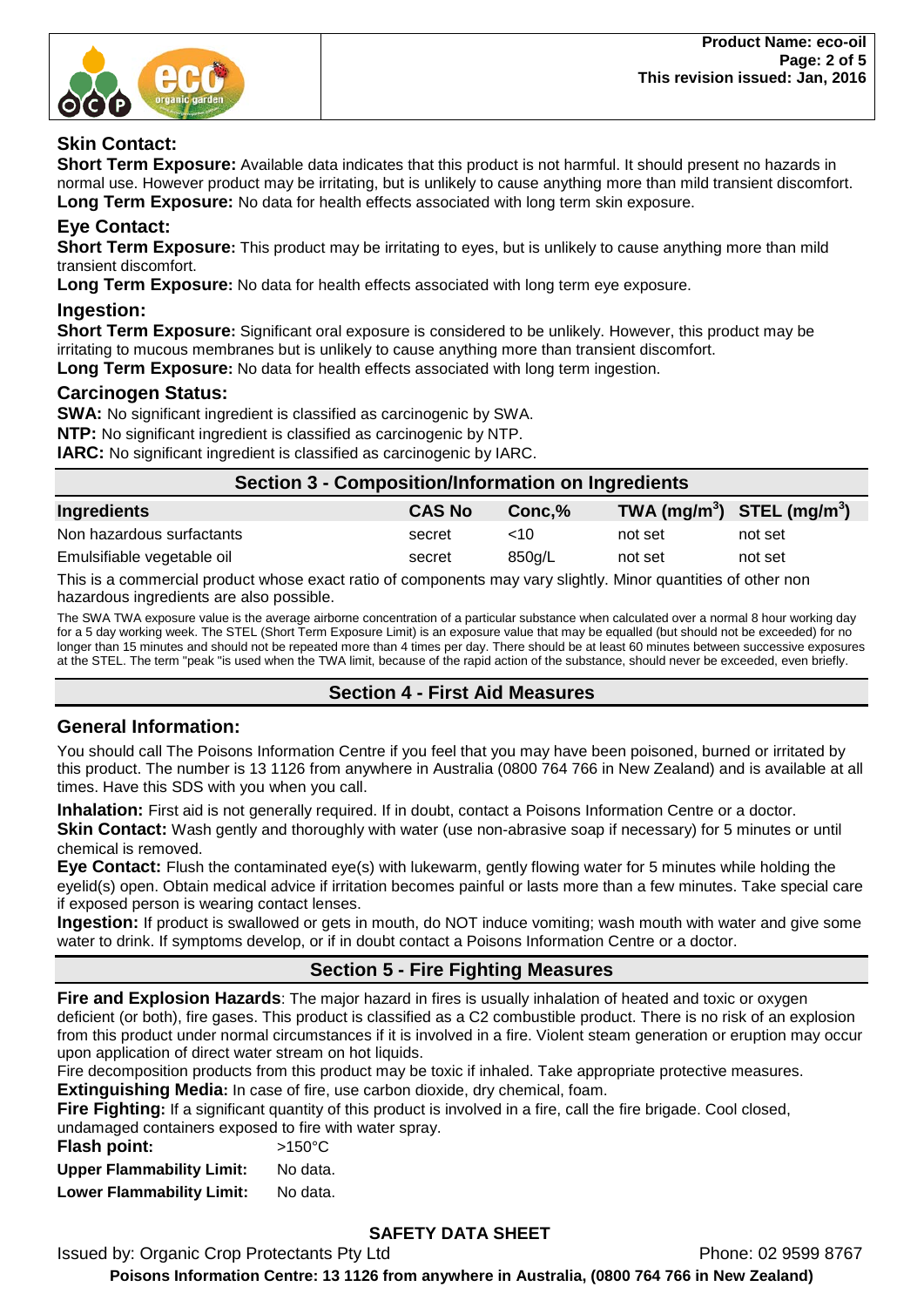

**Autoignition temperature:** No data.

**Flammability Class:** Not flammable (GHS); C2 combustible (AS 1940)

## **Section 6 - Accidental Release Measures**

**Accidental release:** Minor spills do not normally need any special cleanup measures. In the event of a major spill, prevent spillage from entering drains or water courses. As a minimum, wear overalls, goggles and gloves. Suitable materials for protective clothing include rubber, PVC. Eye/face protective equipment should comprise as a minimum, protective glasses and, preferably, goggles. If there is a significant chance that vapours or mists are likely to build up in the cleanup area, we recommend that you use a respirator. Usually, no respirator is necessary when using this product. However, if you have any doubts consult the Australian Standard mentioned below (section 8). Stop leak if safe to do so, and contain spill. Absorb onto sand, vermiculite or other suitable absorbent material. If spill is too large or if absorbent material is not available, try to create a dike to stop material spreading or going into drains or waterways. Sweep up and shovel or collect recoverable product into labelled containers for recycling or salvage, and dispose of promptly. Can be slippery on floors, especially when wet. Recycle containers wherever possible after careful cleaning. After spills, wash area preventing runoff from entering drains. If a significant quantity of material enters drains, advise emergency services. This material may be suitable for approved landfill. Ensure legality of disposal by consulting regulations prior to disposal. Thoroughly launder protective clothing before storage or re-use. Advise laundry of nature of contamination when sending contaminated clothing to laundry.

**Exothermic reactions leading to spontaneous combustion are possible when products of this type are absorbed onto porous materials such as zeolites, other mineral derived products, and even sawdust and rags. Therefore, avoid the use of those materials and seek specialist advice in large scale cleanup processes.** 

## **Section 7 - Handling and Storage**

**Handling:** Keep exposure to this product to a minimum, and minimise the quantities kept in work areas. Check Section 8 of this SDS for details of personal protective measures, and make sure that those measures are followed. The measures detailed below under "Storage" should be followed during handling in order to minimise risks to persons using the product in the workplace. Also, avoid contact or contamination of product with incompatible materials listed in Section 10.

**Storage:** Note that this product is combustible and therefore, for Storage, meets the definition of Dangerous Goods in some states. If you store large quantities (tonnes) of such products, we suggest that you consult your state's Dangerous Goods authority in order to clarify your obligations regarding their storage.

Protect this product from light. Store in the closed original container in a dry, cool, well-ventilated area out of direct sunlight. Make sure that the product does not come into contact with substances listed under "Incompatibilities" in Section 10. Some liquid preparations settle or separate on standing and may require stirring before use. Check packaging - there may be further storage instructions on the label.

## **Section 8 - Exposure Controls and Personal Protection**

The following Australian Standards will provide general advice regarding safety clothing and equipment:

Respiratory equipment: **AS/NZS 1715**, Protective Gloves: **AS 2161**, Occupational Protective Clothing: AS/NZS 4501 set 2008, Industrial Eye Protection: **AS1336** and **AS/NZS 1337**, Occupational Protective Footwear: **AS/NZS2210**.

## **SWA Exposure Limits TWA (mg/m<sup>3</sup>**

**) STEL (mg/m<sup>3</sup> )**

Exposure limits have not been established by SWA for any of the significant ingredients in this product.

No special equipment is usually needed when occasionally handling small quantities. The following instructions are for bulk handling or where regular exposure in an occupational setting occurs without proper containment systems. **Ventilation:** No special ventilation requirements are normally necessary for this product. However make sure that the work environment remains clean and that vapours and mists are minimised.

**Eye Protection:** Eye protection such as protective glasses or goggles should be worn when there is a chance of irritant levels of vapours being generated. However, it would be better to remove the vapours or avoid their generation.

**Skin Protection:** You should avoid contact even with mild skin irritants. Therefore you should wear suitable impervious elbow-length gloves and facial protection when handling this product. See below for suitable material types.

**Protective Material Types:** We suggest that protective clothing be made from the following materials: rubber, PVC.

**Respirator:** Usually, no respirator is necessary when using this product. However, if you have any doubts consult the Australian Standard mentioned above.

Safety deluge showers should, if practical, be provided near to where this product is being handled commercially.

# **SAFETY DATA SHEET**

Issued by: Organic Crop Protectants Pty Ltd **Phone: 02 9599 8767**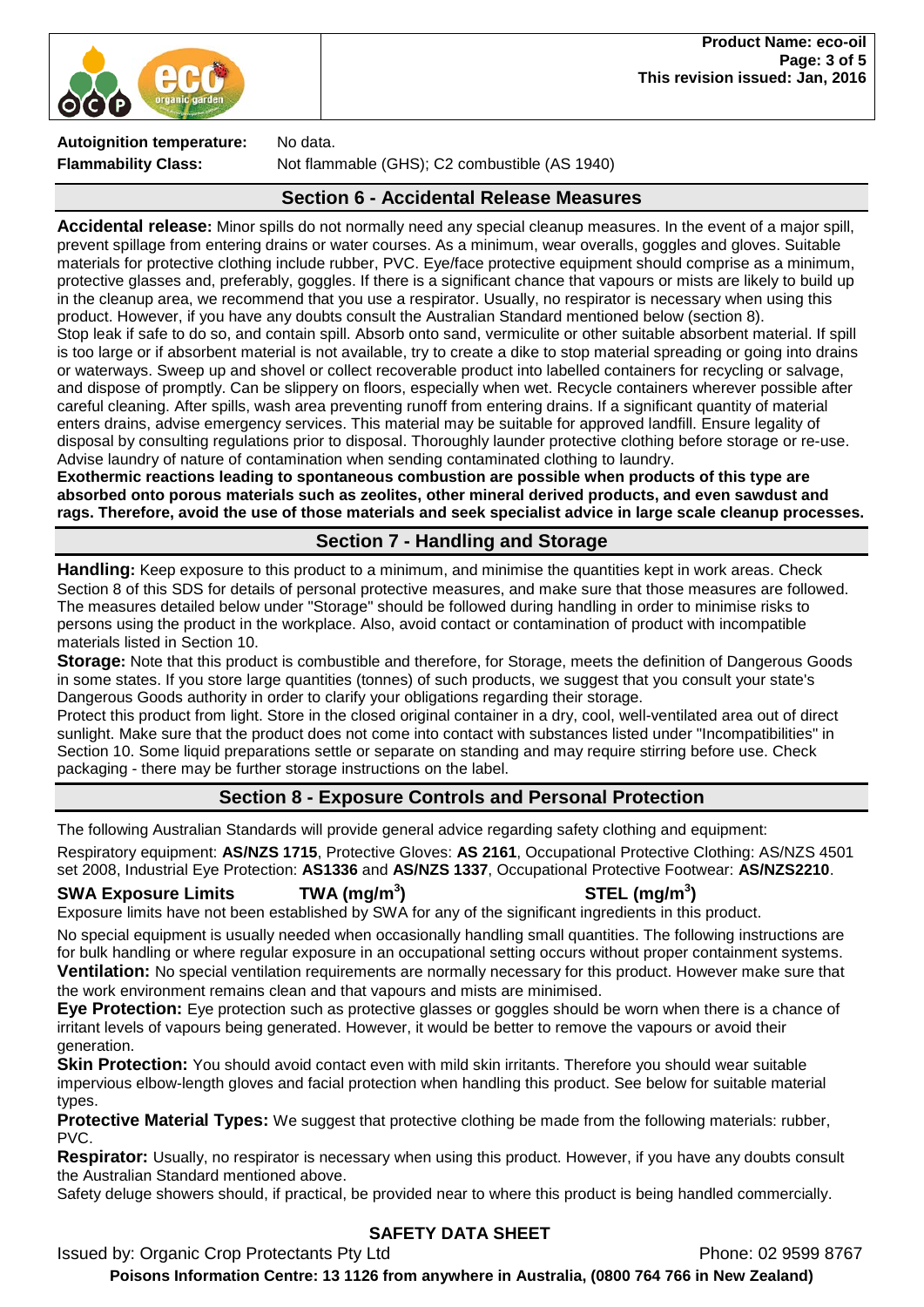

## **Section 9 - Physical and Chemical Properties:**

| <b>Physical Description &amp; colour:</b> | An amber coloured, free flowing oil.             |
|-------------------------------------------|--------------------------------------------------|
| Odour:                                    | Characteristic odour.                            |
| <b>Boiling Point:</b>                     | Decomposes before boiling at 100kPa.             |
| <b>Freezing/Melting Point:</b>            | No specific data. Liquid at normal temperatures. |
| <b>Volatiles:</b>                         | No specific data. Expected to be low at 100°C.   |
| <b>Vapour Pressure:</b>                   | Negligible at normal ambient temperatures.       |
| <b>Vapour Density:</b>                    | No data.                                         |
| <b>Specific Gravity:</b>                  | 0.92                                             |
| <b>Water Solubility:</b>                  | Emulsifiable.                                    |
| pH:                                       | No data. Expected to be neutral.                 |
| <b>Volatility:</b>                        | Negligible at normal ambient temperatures.       |
| <b>Odour Threshold:</b>                   | No data.                                         |
| <b>Evaporation Rate:</b>                  | No data.                                         |
| <b>Coeff Oil/water Distribution:</b>      | No data                                          |
| <b>Autoignition temp:</b>                 | No data.                                         |

## **Section 10 - Stability and Reactivity**

**Reactivity:** This product is unlikely to react or decompose under normal storage conditions. However, if you have any doubts, contact the supplier for advice on shelf life properties.

See Section 6 of this SDS regarding reactivity with porous materials and rags.

**Conditions to Avoid:** Protect this product from light. Store in the closed original container in a dry, cool, wellventilated area out of direct sunlight.

**Incompatibilities:** acids, strong oxidising agents, porous materials such as zeolites and similar mineral products, sawdust and rags.

**Fire Decomposition:** Combustion forms carbon dioxide, and if incomplete, carbon monoxide and possibly smoke. Water is also formed. Carbon monoxide poisoning produces headache, weakness, nausea, dizziness, confusion, dimness of vision, disturbance of judgment, and unconsciousness followed by coma and death.

**Polymerisation:** Polymerisation reactions are unlikely; they are not expected to occur.

## **Section 11 - Toxicological Information**

# **Local Effects:**

**Target Organs:** There is no data to hand indicating any particular target organs.

## **Classification of Hazardous Ingredients**

Ingredient **Risk Phrases** 

No ingredient mentioned in the HSIS Database is present in this product at hazardous concentrations.

## **Section 12 - Ecological Information**

This product is biodegradable. It will not accumulate in the soil or water or cause long term problems. Expected to not be an environmental hazard.

## **Section 13 - Disposal Considerations**

**Disposal:** This product may be recycled if unused, or if it has not been contaminated so as to make it unsuitable for its intended use. If it has been contaminated, it may be possible to reclaim the product by filtration, distillation or some other means. If neither of these options is suitable, consider controlled incineration, or landfill.

## **Section 14 - Transport Information**

**UN Number:** This product is not classified as a Dangerous Good by ADG, IATA or IMDG/IMSBC criteria. No special transport conditions are necessary unless required by other regulations.

## **Section 15 - Regulatory Information**

**AICS:** All of the significant ingredients in this formulation are compliant with NICNAS regulations.

## **SAFETY DATA SHEET**

Issued by: Organic Crop Protectants Pty Ltd **Phone: 02 9599 8767**